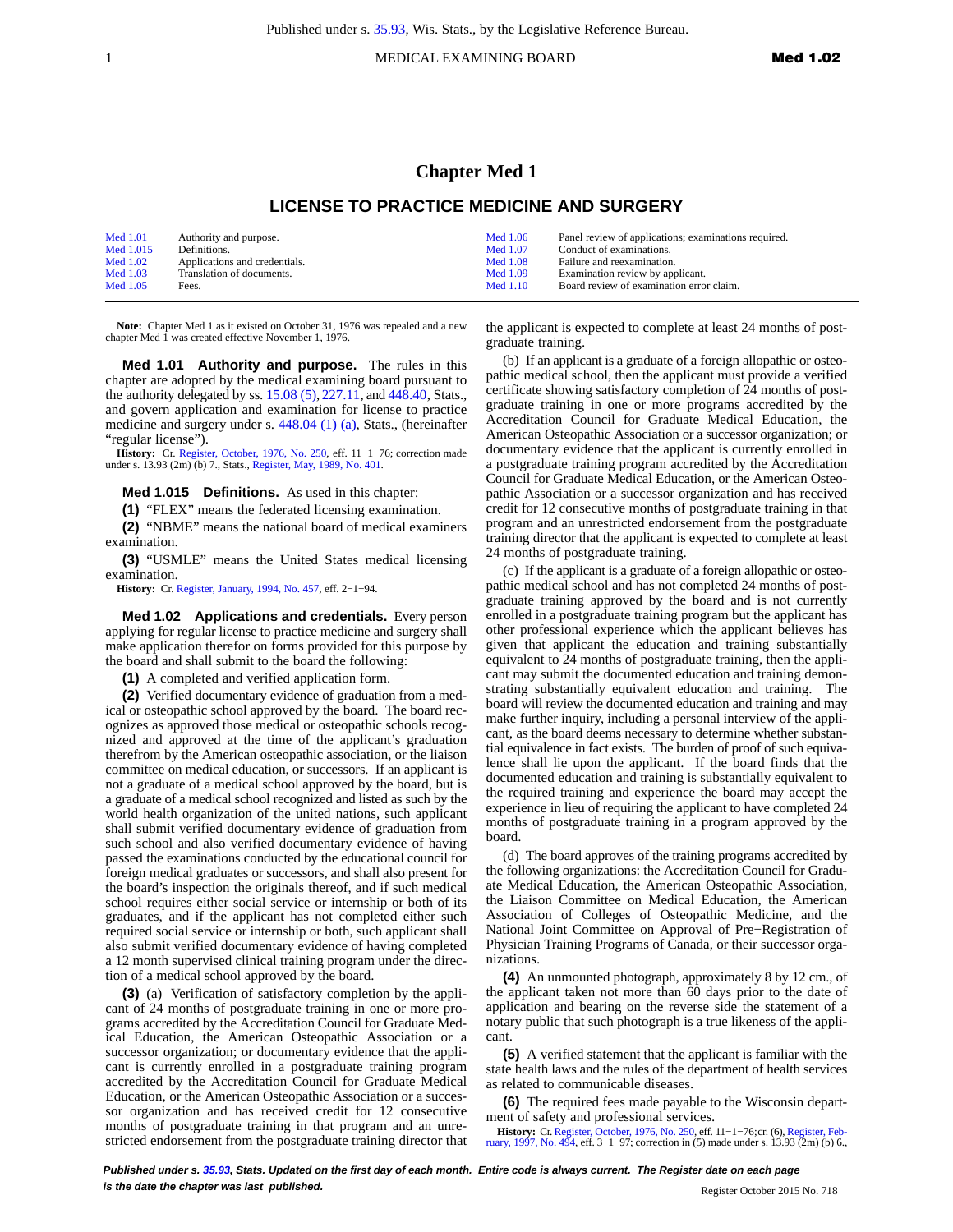Stats., [Register, December, 1999, No. 528;](http://docs.legis.wisconsin.gov/document/register/528/b/toc) correction in (5), (6) made under s. 13.92<br>(4) (b) 6., Stats., [Register November 2011 No. 671](http://docs.legis.wisconsin.gov/document/register/671/b/toc); CR 13–090: am. (2) [Register](http://docs.legis.wisconsin.gov/document/register/700/b/toc)<br>[April 2014 No. 700](http://docs.legis.wisconsin.gov/document/register/700/b/toc), eff. 5–1–14; [EmR1505](http://docs.legis.wisconsin.gov/document/emergencyrules/EmR1505): emerg. r. and **[CR 15−022:](http://docs.legis.wisconsin.gov/document/cr/2015/22) r. and recr. (3) [Register October 2015 No. 718](http://docs.legis.wisconsin.gov/document/register/718/b/toc), eff. 11−1−15.**

**Med 1.03 Translation of documents.** If any of the documents required under this chapter are in a language other than English, the applicant shall also submit a verified English translation thereof, and the cost of such translation shall be borne by the applicant.

**History:** Cr. [Register, October, 1976, No. 250](http://docs.legis.wisconsin.gov/document/register/250/b/toc), eff. 11−1−76.

**Med 1.05 Fees.** The required fees must accompany the application, and all remittances must be made payable to the Wisconsin medical examining board.

**History:** Cr. [Register, October, 1976, No. 250](http://docs.legis.wisconsin.gov/document/register/250/b/toc), eff. 11−1−76.

**Med 1.06 Panel review of applications; examinations required. (1)** (a) All applicants shall complete the computer−based examination under sub. [\(3\) \(b\)](http://docs.legis.wisconsin.gov/document/administrativecode/Med%201.06(3)(b)), and an open book examination on statutes and rules governing the practice of medicine and surgery in Wisconsin. In addition, an applicant may be required to complete an oral interview if the applicant:

1. Has a medical condition which in any way impairs or limits the applicant's ability to practice medicine and surgery with reasonable skill and safety.

2. Uses chemical substances so as to impair in any way the applicant's ability to practice medicine and surgery with reasonable skill and safety.

3. Has been disciplined or had licensure denied by a licensing or regulatory authority in Wisconsin or another jurisdiction.

4. Has been found to have been negligent in the practice of medicine or has been a party in a lawsuit in which it was alleged that the applicant had been negligent in the practice of medicine.

5. Has been convicted of a crime the circumstances of which substantially relate to the practice of medicine.

6. Has lost, had reduced or had suspended his or her hospital staff privileges, or has failed to continuously maintain hospital privileges during the applicant's period of licensure following post−graduate training.

7. Has been graduated from a medical school not approved by the board.

8. Has been diagnosed as suffering from pedophilia, exhibitionism or voyeurism.

9. Has within the past 2 years engaged in the illegal use of controlled substances.

10. Has been subject to adverse formal action during the course of medical education, postgraduate training, hospital practice, or other medical employment.

11. Has not practiced medicine and surgery for a period of 3 years prior to application, unless the applicant has been graduated from a school of medicine within that period.

(b) An application filed under s. [Med 1.02](http://docs.legis.wisconsin.gov/document/administrativecode/Med%201.02) shall be reviewed by an application review panel of at least 2 board members designated by the chairperson of the board. The panel shall determine whether the applicant is eligible for a regular license without completing an oral interview.

(c) All examinations shall be conducted in the English language.

(d) Written and computer−based examinations and oral interviews as required shall be scored separately and the applicant shall achieve a passing grade on all examinations to qualify for a license.

**(2)** The board will notify each applicant found eligible for examination of the time and place scheduled for that applicant's examinations. Failure of an applicant to appear for examinations as scheduled will void that applicant's application and require the applicant to reapply for licensure, unless prior scheduling arrangements have been made with the board by the applicant.

**(3)** (a) The board accepts the FLEX examination administered on or before December 31, 1993, as its written examination and requires a score of not less than 75.0 on each component of the 2−component FLEX examination administered on or after January 1, 1985. Every applicant shall have taken the complete 2−component examination the first time the applicant was admitted to the FLEX examination.

(b) Commencing January 1, 1994, the board accepts the 3−step USMLE sequence as its written or computer−based examination and administers step 3 of the sequence. Minimum standard passing scores for each step shall be not less than 75.0. Applicants who have completed a standard M.D. training program shall complete all 3 steps of the examination sequence within 10 years from the date upon which the applicant first passes a step, either step 1 or step 2. Applicants who have completed a combined M.D. and Ph.D. medical scientist training program shall complete all 3 steps of the examination sequence within 12 years from the date upon which the applicant first passes a step, either step 1 or step 2. Applicants who have passed a step may not repeat the step unless required to do so in order to comply with the 10−year or 12−year time limit. If the applicant fails to achieve a passing grade on any step, the applicant may apply for and be reexamined on only the step failed according to the reexamination provisions of s. [Med](http://docs.legis.wisconsin.gov/document/administrativecode/Med%201.08(1)) [1.08 \(1\)](http://docs.legis.wisconsin.gov/document/administrativecode/Med%201.08(1)).

**Note:** The 10−year or 12−year time limit applies to all applicants, regardless of the date of application, including applicants denied under the prior 7−year or 9−year time limit who submit a new application for licensure.

(c) Prior to the January 1, 2000, the board shall waive completion of steps 1 and 2 of the USMLE sequence for applicants who have passed FLEX component 1; and shall waive step 3 of the USMLE sequence for applicants who have passed FLEX component 2. Prior to January 1, 2000, the board shall waive any step of the USMLE sequence for applicants who have passed the corresponding part of the NBME examination.

**Note:** The following table represents application of s. [Med 1.06 \(3\) \(c\)](http://docs.legis.wisconsin.gov/document/administrativecode/Med%201.06(3)(c))

| <b>USMLE</b>       | <b>USMLE</b>       | <b>USMLE</b>       |
|--------------------|--------------------|--------------------|
| STEP <sub>1</sub>  | STEP <sub>2</sub>  | STEP <sub>3</sub>  |
| <b>FLEX</b>        | <b>FLEX</b>        | <b>FLEX</b>        |
| <b>COMPONENT 1</b> | <b>COMPONENT 1</b> | <b>COMPONENT 2</b> |
| <b>or</b>          | or                 | <b>or</b>          |
| <b>NBME</b>        | <b>NBME</b>        | <b>NBME</b>        |
| PART 1             | PART <sub>2</sub>  | PART <sub>3</sub>  |

(d) The board may waive the requirement for written or computer−based examinations required in this section for any applicant who has achieved a weighted average score of no less than 75.0 on all 3 components of the FLEX examination taken prior to January 1, 1985 in a single session in another licensing jurisdiction in the United States or Canada, in no more than 3 attempts. If the applicant had been examined 4 or more times before achieving a weighted average score of no less than 75.0 on all 3 components, the applicant shall meet requirements specified in s. [Med](http://docs.legis.wisconsin.gov/document/administrativecode/Med%201.08(2)) [1.08 \(2\)](http://docs.legis.wisconsin.gov/document/administrativecode/Med%201.08(2)).

(e) The board may waive the requirement for written or computer−based examinations required in this section for any applicant who has achieved a score of no less than 75.0 on each of the 2 components of the FLEX examination administered on or after January 1, 1985 in another licensing jurisdiction in the United States or Canada, if the applicant achieved a score of no less than 75.0 on each of the 2 components in no more than 3 attempts. If the applicant has been examined 4 or more times before achieving a score of 75.0 on either or both components of the FLEX examination, the applicant shall meet requirements specified in s. [Med 1.08 \(2\).](http://docs.legis.wisconsin.gov/document/administrativecode/Med%201.08(2))

(f) An applicant who has passed all 3 components of any of the examinations of the following boards and councils may submit to

**Published under s. [35.93,](http://docs.legis.wisconsin.gov/document/statutes/35.93) Stats. Updated on the first day of each month. Entire code is always current. The Register date on each page is the date the chapter was last published.** In the comparation of the chapter was last published.